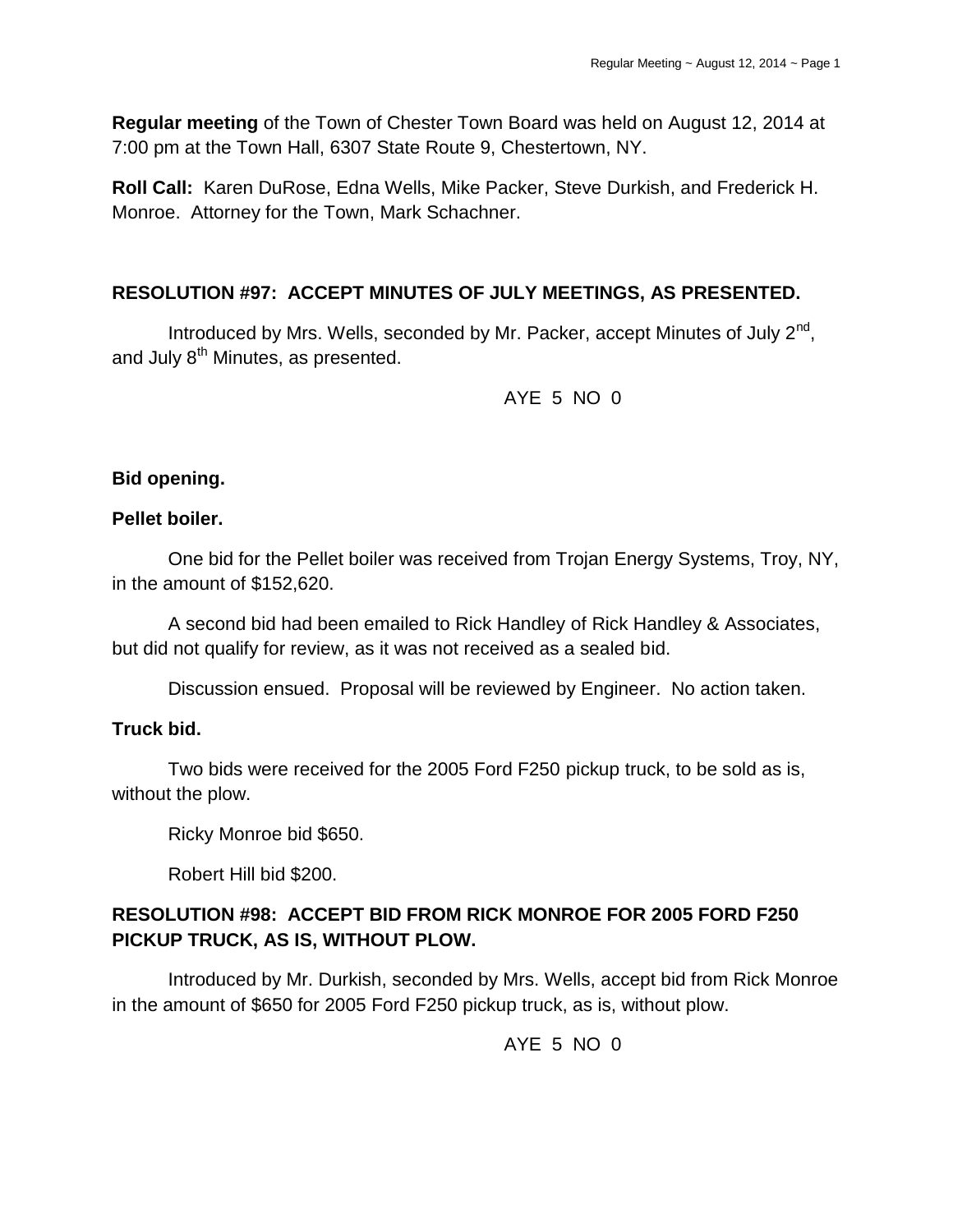## **Privilege of the floor.**

**Barbara Thomas** spoke of the sign that had been put up at the trail head for Dynamite. It is from the Dept. of State and it is mandatory that it be displayed. Mr. Monroe assured her that the sign they had planned for that area can still be put up there, and the State sign can be moved to a different location.

**Arnold Jensen** stated that it has been a slow year for boating on Loon Lake.

**Linda Muench** said that comments were favorable at the last Music on Main Street event on how much nicer the Veteran's Memorial looked without the bushes all around it.

**Steve Durkish** stated that he had been riding his bike around town and around Brant Lake while he had been on vacation, and he commented on how courteous the Highway drivers in both Chestertown and Brant Lake were toward bike traffic.

## **Old business.**

## **Pellet Boiler financing.**

Further discussion on another possible grant for the pellet boiler, as the grant from NYSERDA and the Green Bank did not come through. Basically, we would need to have thermal storage in order to qualify. Then Mr. Monroe received notice that a consultant will be coming up Friday to meet with Rick Handley and Jason, so we might still have a chance to be considered in the grant. If so, they will pay 20% up to \$100,000, and, at this rate, we have the potential of getting \$44,000. We have already passed a bond resolution for purchase of the pellet boiler, so an additional grant would just mean issuance of fewer bonds.

### **Sand pit purchase.**

Closing on the sand pit will be Friday morning at 9:00 am.

### **Pickle ball court.**

Mr. Monroe stated that residents had painted the lines on the tennis court and he has observed people out there playing Pickle Ball.

### **New business:**

### **Committee reports.**

Mrs. Wells stated that Mindy had tried to have a Youth committee meeting, but was unable to arrange it so that everyone could attend.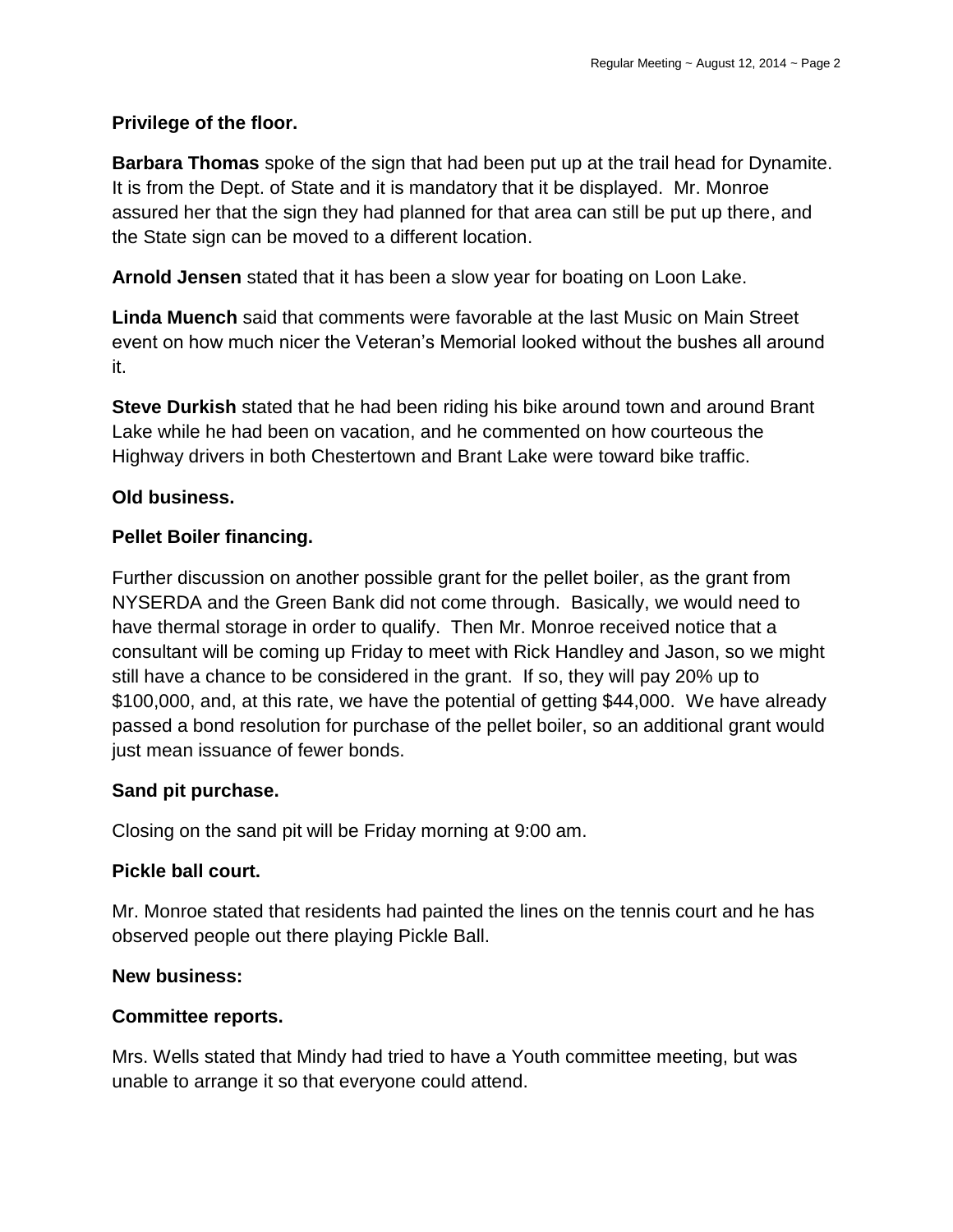### **Abstracts.**

### **RESOLUTION #99: APPROVE WATER RENTS FOR 2014.**

Introduced by Mr. Packer, seconded by Mr. Durkish, approve Water rents for 2014. Chestertown Water District in the amount of \$48,442 and Pottersville Water District in the amount of \$24,515. Total warrant, both districts, \$72,957.

## **RESOLUTION #100: AUTHORIZE SUPERVISOR MONROE SIGN INTERMUNICIPAL AGREEMENT RE: FIRST WILDERNESS CORRIDOR ADVISORY COMMITTEE.**

Introduced by Mrs. DuRose, seconded by Mr. Durkish, authorize Supervisor Monroe sign the Inter-municipal Agreement re: the First Wilderness Corridor Advisory Committee.

#### AYE 5 NO 0

# **RESOLUTION #101: CONCURRING WITH WARREN COUNTY LEAD AGENCY DESIGNATION FOR WARREN COUNTY SNOWMOBILE TRAIL SYSTEM.**

Introduced by Mrs. Wells, seconded by Mr. Durkish, concur with Warren County lead agency designation in regard to SEQRA for Warren County Snowmobile Trail System.

AYE 5 NO 0

#### **National Grid Energy Audit.**

National Grid had offered to do an energy audit of the Town Hall, and had come in last week to do a count of lighting within the building and grounds. They offered a proposal of replacing existing fluorescent fixtures with LED lighting, to save money on our electric bill by using energy more efficiently. They mailed a proposal to Supervisor Monroe, as follows:

| Estimated job cost:           | \$87,414.18 |
|-------------------------------|-------------|
| Prevailing wage:              | \$7,960.80  |
| Lift Charge:                  | \$1,320.00  |
| Est. Customer contribution:   | \$73,945.07 |
| Est. Nat'l Grid contribution: | \$13,469.11 |

The Board decided not to accept the proposal. The work cannot be done in stages, but must be undertaken all at once.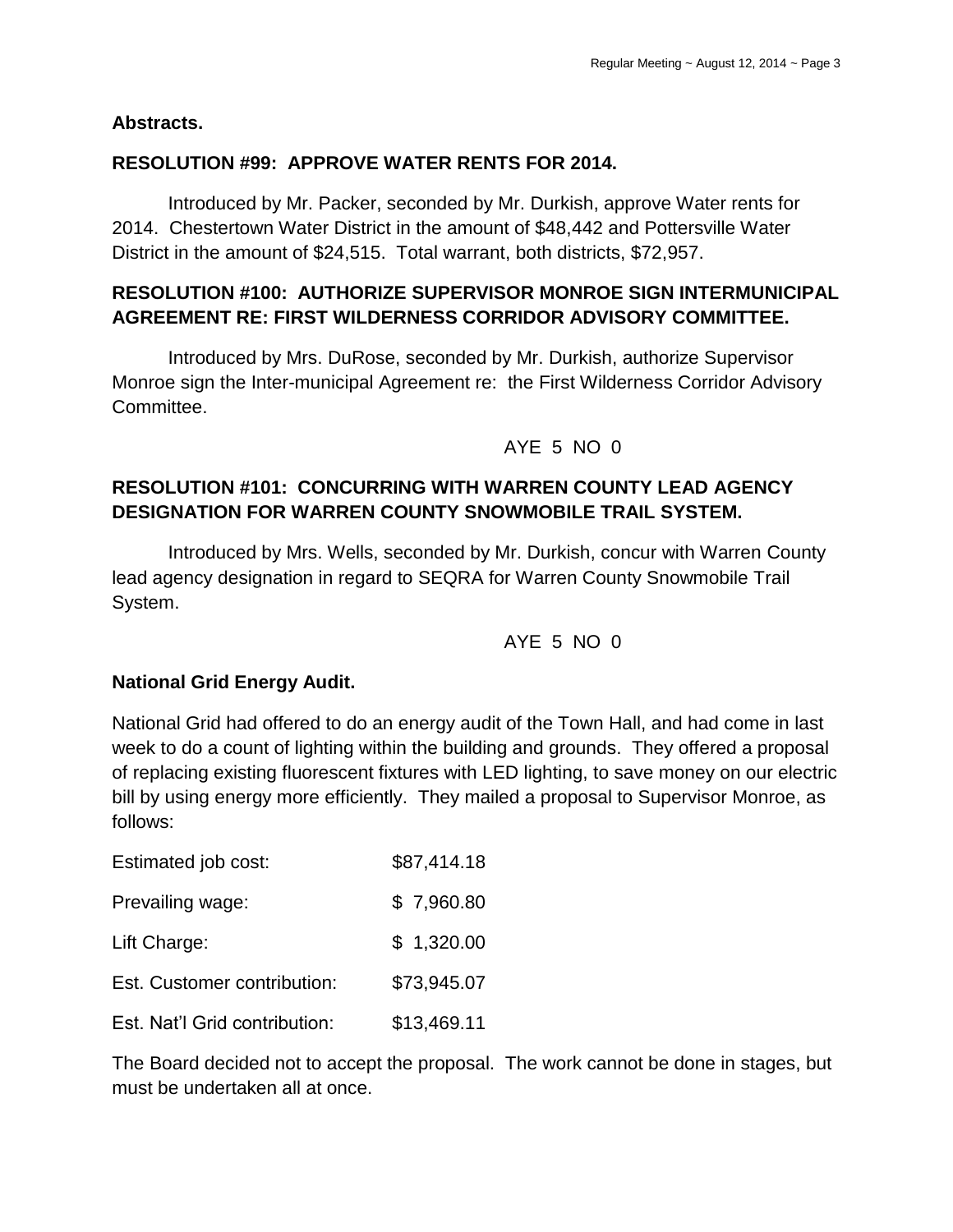### **Senior Mealsite floor.**

Four Star Flooring had submitted a proposal to replace the remainder of the linoleum in the Mealsite in the amount of \$2,875.47. Department of Health requires that it be done by September 31<sup>st</sup>. The project had been put out to bid 2 years ago, and Four Star Flooring had been low bidder at the time. They will be able to match the flooring that has already been installed.

### **RESOLUTION #102: AUTHORIZE FLOOR REPLACEMENT IN MEALSITE.**

Introduced by Mrs. Wells, seconded by Mr. Durkish, authorize work be done to replace floor in Mealsite by Four Star Flooring in the amount of \$2,875.47.

AYE 5 NO 0

### **Japanese Knotweed.**

Japanese Knotweed is an invasive that has taken root in our community. It is a tough plant resembling bamboo and needs to be taken care of professionally. Supervisor Monroe agrees that we need to do something, as it can cost millions of dollars worth of damage. It can damage home foundations; it can also grow through 2 feet of blacktop. He had gotten a letter from the "Inlet Group" regarding money that had been given to the Town of Bolton to have it taken care of." He would like to ask for a proposal to have certain areas within our Town taken care of, as Pottersville is being overrun with it.

### **Chestertown Water Tank.**

Jason wanted to paint the Chestertown Water tank as it is covered in lichen and the paint is chipping, so he had Engineer Tom Suozzo test it for lead paint. The paint was okay, but the primer analysis showed 20% lead. We had put \$30,000 in the budget to cover this project. The project will no doubt need to be bid out, but we need to get the actual specs first.

#### **Loon Lake Dam.**

Supervisor Monroe had signed the contract with Woidt Engineering, and Attorney Schachner had written a letter to DEC asking for an extension to produce a complete engineering evaluation, and an update to our emergency action plan. Just for the engineering, the cost is \$60,000. DEC has seemed to panic since the Hadlock Pond incident, so this is a Statewide issue. We are not in a state of infinite peril as far as the dam is concerned.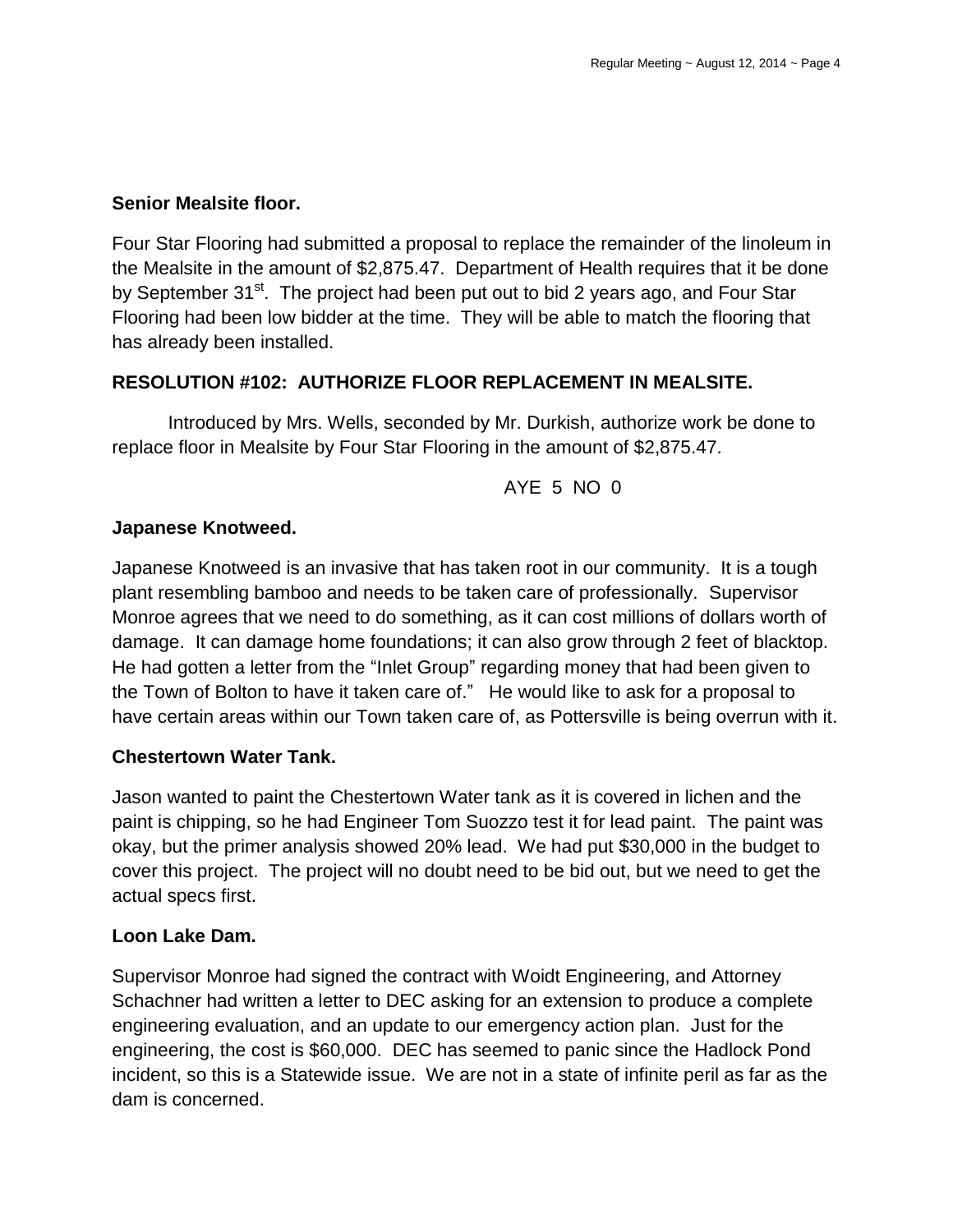### **Budget.**

The Governor started out with a 2% tax cap, and no real help removing unfunded mandates, which is a large problem for the County. The tax cap this year is 1.6%, and Mr. Monroe has talked with Mr. Schachner about steps we must take to exceed that tax cap. With paying for work on the dam, and continuing with road work, we don't believe that we can stay below the tax cap. Mr. Schachner will prepare a Local Law for the September meeting which will then require a public hearing. We should be able to have it in place by the deadline for the final adoption of the budget.

### **Benches.**

We had received the benches for the Healthy Heart program last year, but they have not been installed. Kathy Varney has offered more money to the Town, but she first wants to see that the benches have been installed.

John West told Mr. Monroe that four out of six would be installed by the end of the week. Two will be located by the Town Hall, two by the bank, and two in Pottersville.

### **Abstracts.**

# **RESOLUTION #103: AUTHORIZE PAYMENT OF ABSTRACTS AND CLAIMS PAID PRIOR TO AUDIT.**

Introduced by Mrs. DuRose, seconded by Mrs. Wells, authorize payment of abstracts and claims paid prior to audit.

| <b>General Fund:</b>     | \$41,701.34    | $(331 - 392)$ |  |
|--------------------------|----------------|---------------|--|
| Highway Fund:            | \$109,607.98   | $(192 - 218)$ |  |
| C'Town Water:            | 1,604.36<br>S  | $(28-34)$     |  |
| P'Ville Water:           | \$<br>850.48   | $(33-39)$     |  |
| Library:                 | 2,099.40<br>\$ | $(29-32)$     |  |
| Loon Lake Park District: | 1,043.01<br>\$ | $(16-22)$     |  |
|                          | AYE 5 NO 0     |               |  |

On a motion by Mr. Monroe, seconded by Mrs. Wells, meeting adjourned 8:30 pm.